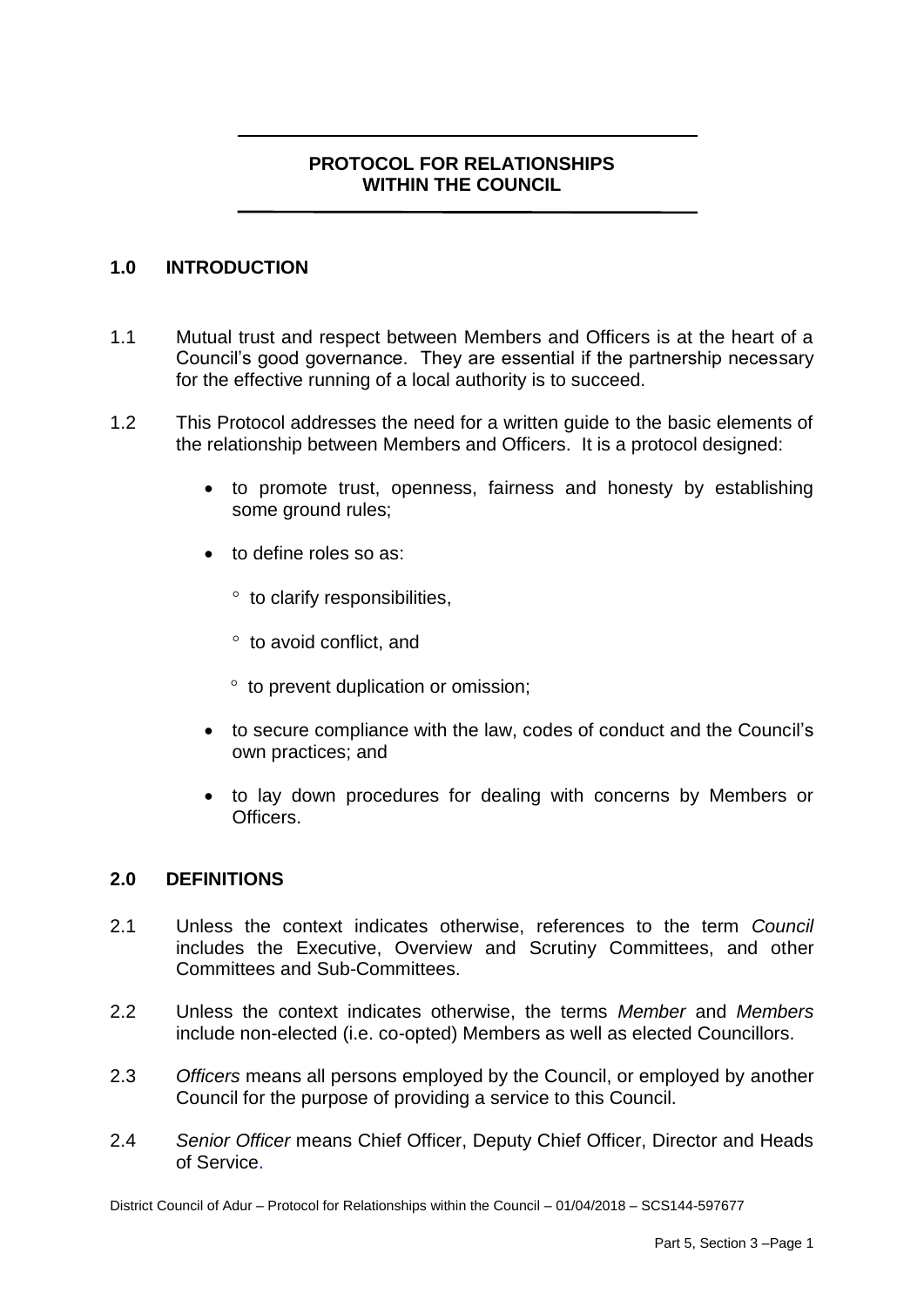- 2.5 *Designated Finance Officer* means the Officer exercising the duties prescribed by law for the financial administration of the Council and is the Chief Finance Officer, Head of Financial Services and Section 151 Officer.
- 2.6 *Monitoring Officer* means the Officer appointed to and exercising his/her role under the Local Government and Housing Act 1989 and is the Solicitor to the Council and Head of Legal Services.

#### **3.0 PRINCIPLES**

- 3.1 Members and Officers must at all times observe this protocol.
- 3.2 This Protocol has been approved by the Council and the Joint Governance Committee will monitor its operation.
- 3.3 Members and Officers must always respect the roles and duties of each other. They must be courteous in all their dealings, and not seek to take unfair advantage by virtue of their position. They must maintain a professional working relationship at all times.
- 3.4 Whilst Members and Officers are indispensable to one another, their responsibilities are distinct. Members are accountable to the electorate and serve only as long as their term of office lasts. Officers are accountable to the Council as a whole. Their job is to give advice to Members (individually and collectively) and to carry out the Council's work under the direction of the Head of Paid Service.
- 3.5 Officers are bound by the Council's own Code of Conduct for Officers distributed to all staff on the commencement of their employment and, in some cases, by the codes of their professional associations.
- 3.6 Elected Members are bound by the Council's Code of Conduct for Members.
- 3.7 Breaches of this Protocol by a Member may result in a complaint to the Monitoring Officer if it appears that the Members' Code of Conduct has also been breached. Breaches of this Protocol by an Officer may lead to disciplinary action, as may a breach of the Officer Code of Conduct.

#### **4.0 THE ROLE OF MEMBERS**

4.1 Collectively, Members are the ultimate policy-makers determining the core values of the Council and approving the Authority's policy framework, strategic plans and budget.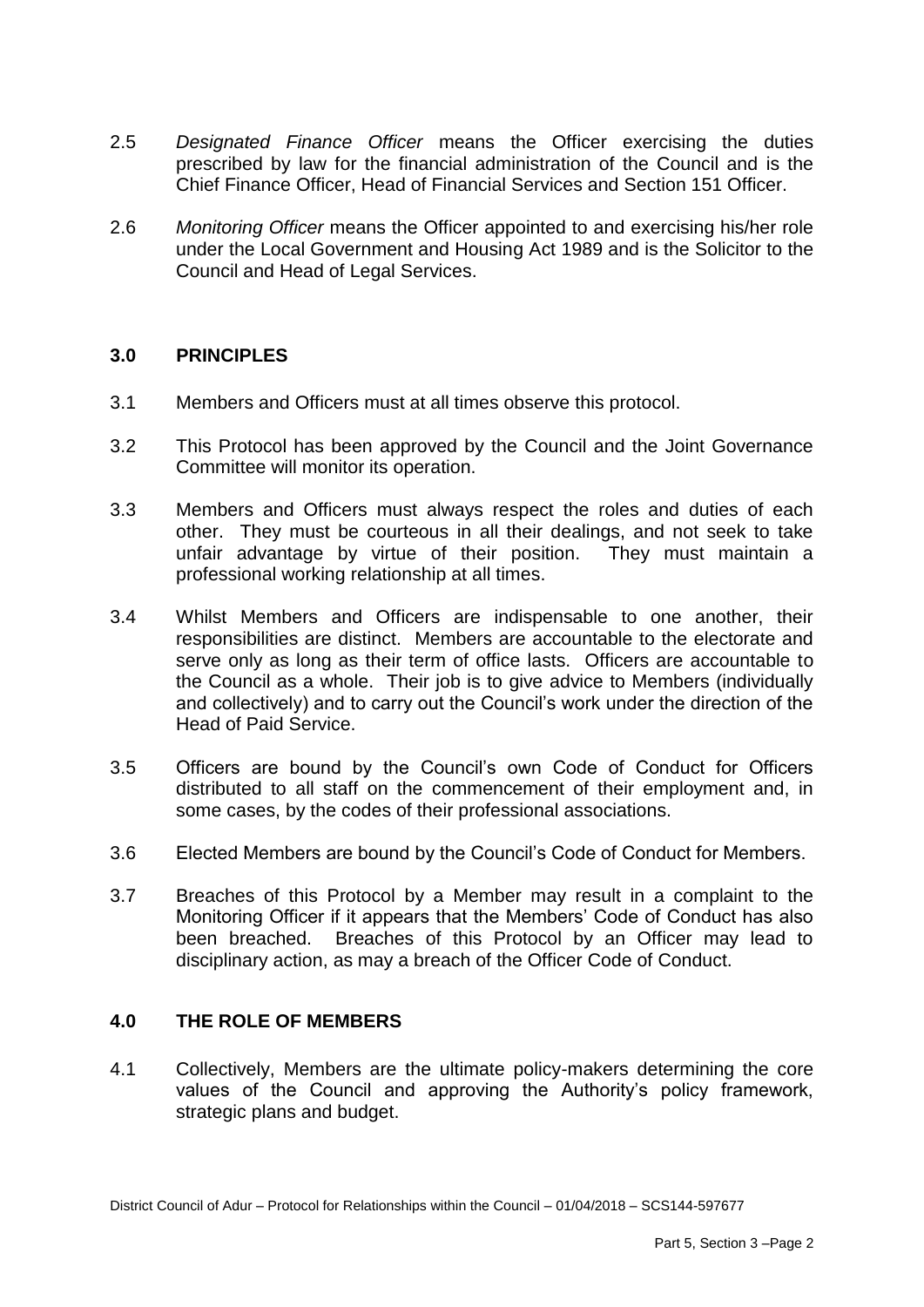- 4.2 As politicians, Members may express the values and aspirations of the party political groups to which they belong, recognising that in their role as Members they have a duty always to act in the public interest.
- 4.3 Members are not authorised to instruct Officers other than:
	- through the formal decision-making process;
	- to request the provision of consumable resources provided by the Council for Members' use;
	- where staff have been specifically allocated to give support to a Member or group of Members.
- 4.4 Members may not initiate or certify financial transactions, or enter into a contract in writing or orally on behalf of the Council, or direct any Officer to do so. Letters which may commit the Council to any action should not be sent in the name of any Member without having first checked the position with an appropriate Officer from Legal Services. Members should not give any assurances to any person outside the Council or make any public statement which may be interpreted as making a formal commitment on any matter where a formal decision has yet to be made.
- 4.5 No Member should meet with a developer or contractor concerning negotiations for the disposal of land or the terms of a contract outside the formal meeting processes of the Council unless a Council Officer is present and a note is made of the content of the discussion at the meeting. Such meetings might occasionally take place on an initial exploratory basis, but should not continue beyond that. Officers should then pursue any negotiations arising. The Chief Officer would keep the Member(s) informed and report formally to Member meetings where appropriate for information or decision.
- 4.6 Members must not take actions which are unlawful, financially improper or likely to amount to maladministration. Members have an obligation to take into account, when reaching decisions, any advice provided by the Monitoring Officer or the designated Finance Officer.
- 4.7 Members' roles on the employment of staff are limited to:
	- the appointment of specified senior posts as set out in the Officer Employment Procedure Rules;
	- determining Human Resources policies and conditions of employment; and
	- hearing and determining specific appeals as set out in the Officer Employment Procedure Rules.
- 4.8 Members must respect the impartiality of Officers and do nothing to compromise it, e.g. by insisting that an Officer change his/her professional advice.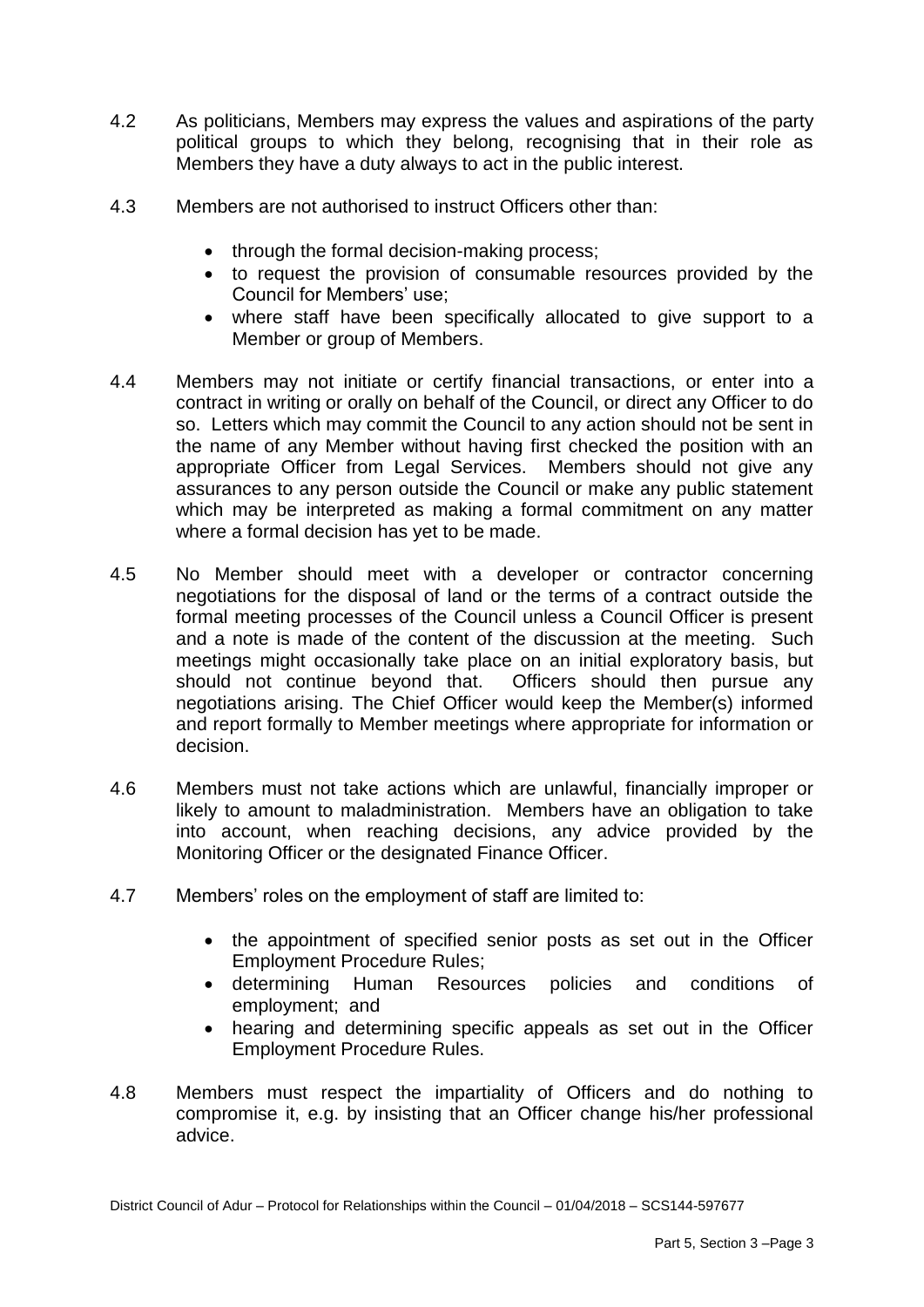4.9 An Executive Member wanting to make a decision about a matter in his or her portfolio should ensure that other Members and Senior Officers who need to know of the matter are informed, particularly on issues of joint responsibility or mutual interest, and in appropriate cases to brief the whole Executive.

#### **5.0 THE ROLE OF OFFICERS**

- 5.1 Officers are responsible for giving advice to Members to enable them to fulfil their roles. In doing so, Officers will take into account all available relevant factors.
- 5.2 Under the direction and control of the Council (including, as appropriate, the Executive, Committees and Sub-Committees), Officers manage and provide the Council's services within the framework of responsibilities delegated to them. This includes the effective management of employees and operational issues.
- 5.3 Officers have a duty to implement decisions of the Council, the Executive, Committees and Sub-Committees which are lawful, and which have been properly approved in accordance with the requirements of the law and the Council's Constitution, and duly recorded.
- 5.4 Officers have a contractual and legal duty to be impartial. They must not allow their professional judgement and advice to be influenced by their own personal views.
- 5.5 Officers must assist and advise all parts of the Council. They must always act to the best of their abilities in the best interests of the Authority as expressed in the Council's formal decisions.
- 5.6 Officers must be alert to issues which are, or are likely to be, contentious or politically sensitive, and be aware of the implications for Members, the media or other sections of the public.
- 5.7 Officers have the right not to support Members in any role other than that of Member, and not to engage in actions incompatible with this Protocol. In particular, there is a statutory limitation on Officers' involvement in political activities applying to certain Officers holding politically restricted posts.
- 5.8 Senior Officers shall agree mutually convenient times for regular contact with Executive Members and Shadow Executive Members.

#### **6.0 THE RELATIONSHIP BETWEEN MEMBERS AND OFFICERS**

6.1 The conduct of Members and Officers should be such as to inspire mutual confidence and trust.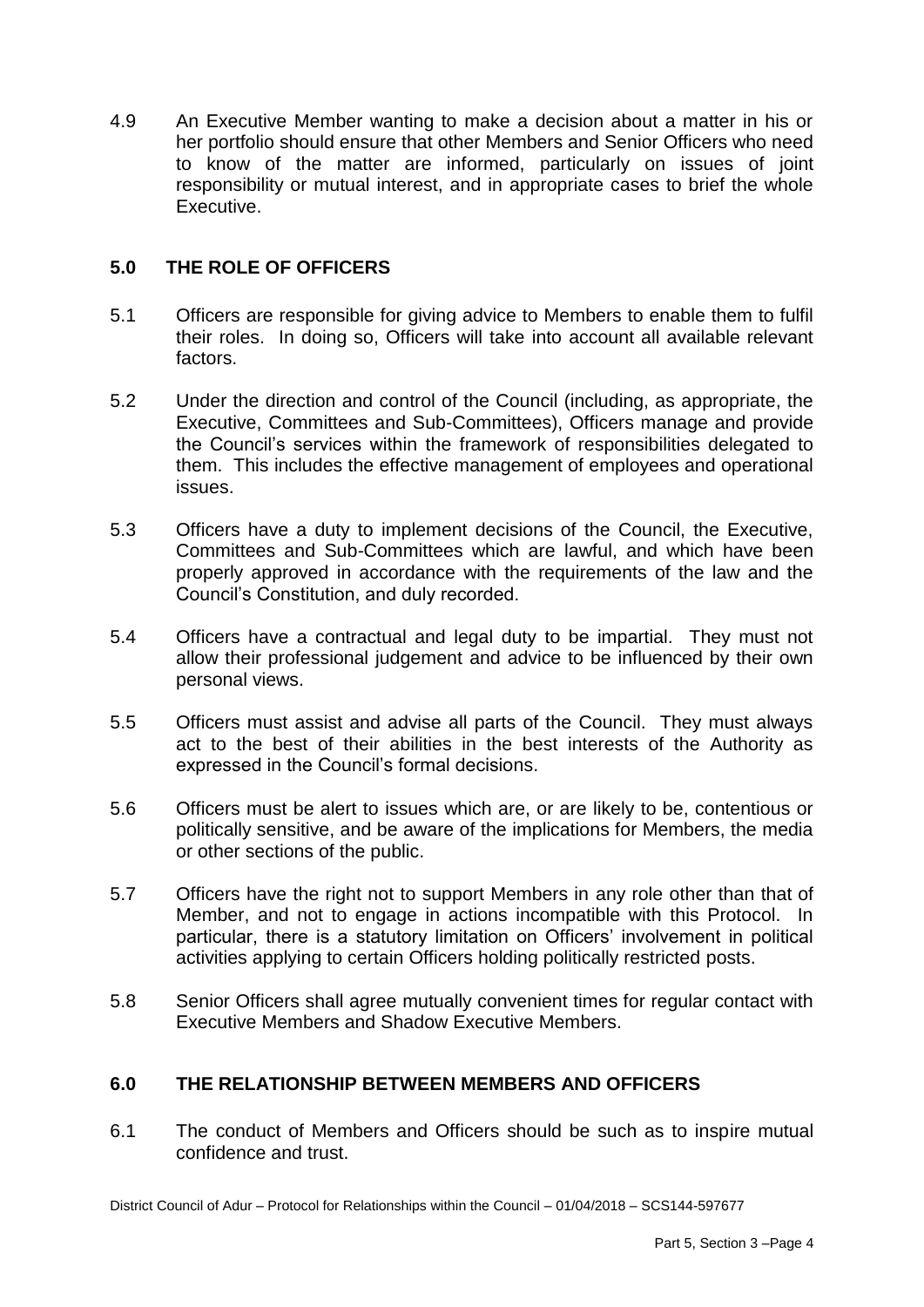- 6.2 The key elements are a recognition of, and a respect for, each other's roles and responsibilities. These should be reflected in the behaviour and attitude of each to the other, both publicly and privately.
- 6.3 There must be no bullying and/or intimidating behaviour between Members and Officers.
- 6.4 Informal and collaborative two-way contact between Members and Officers is encouraged. But personal familiarity can damage the relationship, as might a family or business connection.
- 6.5 Any Members and Officers who form a close personal relationship, either a Member with an Officer, a Member with a Member, or an Officer with another Officer, shall inform their Head of Service of any such relationship since it might be seen as unduly influencing their work in their respective roles.
- 6.6 If a Member or Officer becomes aware of an inappropriate relationship that may or does affect their work and/or the reputation of the Council, they should bring this to the attention of their Head of Service and Monitoring Officer.
- 6.7 It is not enough to avoid actual impropriety. Members and Officers should always be open about their relationships to avoid any reason for suspicion and any appearance of improper conduct. Where a personal relationship has been disclosed, those concerned should avoid a situation where conflict could be perceived. Specifically, a Member should not sit on a body or participate in any decision which directly affects the Officer on a personal basis.
- 6.8 Officers work to the instructions of their Senior Officers, not individual Members. It follows that, whilst such Officers will always seek to assist a Member, they must not be asked to exceed the bounds of authority they have been given by their managers. Except when the purpose of an enquiry is purely to seek factual information, Members should direct their requests and concerns to a Senior Officer, or an Officer that the Senior Officer has confirmed beforehand may be approached directly. Chief Officers shall ensure that Members are adequately informed of such arrangements.
- 6.9 Officers will do their best to give timely responses to Members' enquiries. However, Officers should not have unreasonable requests placed on them. Their work priorities are set and managed by Senior Managers. Members may discuss and give their views upon work priorities with Senior Officers.
- 6.10 Members will endeavour to give timely responses to enquiries from Officers.
- 6.11 An Officer shall not discuss with a Member personal matters concerning him/herself or another individual employee. This does not prevent an Officer raising on a personal basis, and in his/her own time, a matter with his/her Ward Member.

District Council of Adur – Protocol for Relationships within the Council – 01/04/2018 – SCS144-597677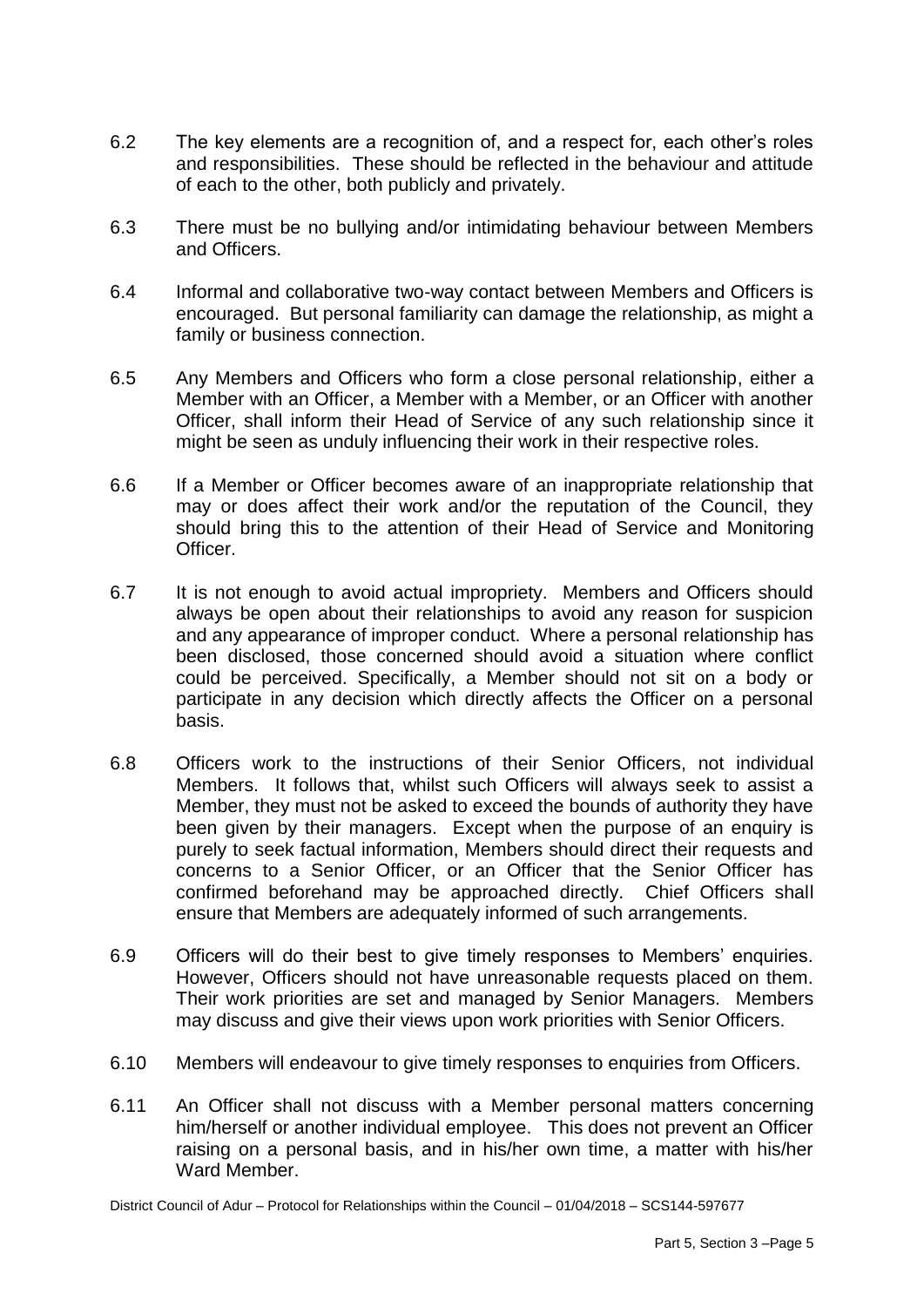- 6.12 Members and Officers should respect each other's free (i.e. non-Council) time.
- 6.13 Members and Officers must comply with and promote the Council's policies on equality and diversity.

## **7.0 PARTY GROUPS AND OFFICERS**

- 7.1 Officers' support will not extend beyond providing factual information or professional advice in relation to matters of Council business. Officers must not be involved in advising on matters of party business, and therefore should not be expected to be present at meetings or parts of meetings when such matters are to be discussed.
- 7.2 Party group meetings, as opposed to meetings of a body such as the Executive that may consist only of members of one political party, are not empowered to make decisions on behalf of the Council, and conclusions reached at such meetings have no status as formal Council decisions.
- 7.3 In their dealings with party groups, Officers must treat each group in a fair and even-handed manner. In particular, if a briefing is offered to one party then it should be offered to all party groups.
- 7.4 Members must not do anything which compromises or is likely to compromise Officers' impartiality.
- 7.5 At party group meetings where some of those present are not Members of the Council, care must be taken not to divulge confidential information relating to Council business. Persons who are not Members are not bound by the Members' Code of Conduct. They do not have the same rights to Council information as Members.

#### **8.0 MEMBERS' ACCESS TO DOCUMENTS AND INFORMATION**

- 8.1 This part of the Protocol should be read in conjunction with the Access to Information Procedure Rules in Part 4 of the Council's Constitution.
- 8.2 Members may request Senior Officers to provide them with such information, explanation and advice as they may reasonably need to assist them to discharge their roles as Members. This may range from general information about some aspect of the Council's services to specific information on behalf of a constituent. Where information is requested on behalf of a third party, it will only be provided if:
	- it is in the public domain, and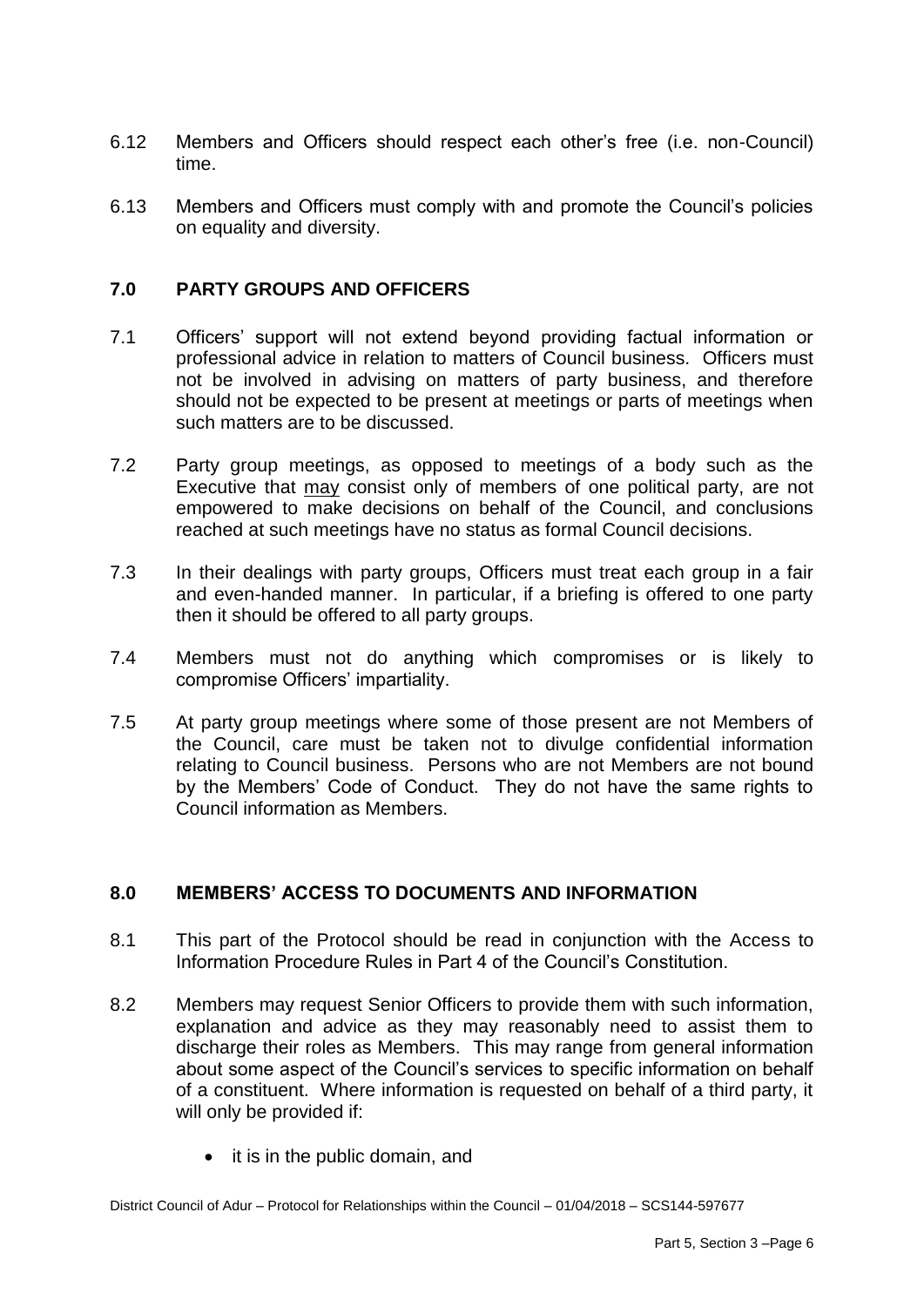- it is not barred from being given, by any legislative restriction, including the Data Protection Act.
- 8.3 A Member should obtain advice from the Monitoring Officer in circumstances where he/she wishes to have access to documents or information:
	- where to do so is likely to be in breach of the Data Protection Act, or
	- Where the subject matter is one in which he/she has a personal or disclosable pecuniary interest as defined in the Members' Code of Conduct.
- 8.4 Information given to a Member must only be used for the purpose for which it was requested.
- 8.5 Members and Officers must not disclose information given to them in confidence without the consent of a person authorised to give it, or unless required by law to do so.
- 8.6 When requested to do so, Officers will keep confidential from other Members advice requested by a Member.
- 8.7 Members and Officers must not prevent another person from gaining access to information to which that person is entitled by law.

## **9.0 INTERPRETATION, COMPLAINTS AND ALLEGATIONS OF BREACHES**

- 9.1 This part of the Protocol should be read in conjunction with the Council's Antifraud, Corruption and Whistleblowing Policy Statement and Code of Conduct.
- 9.2 Members or Officers with questions about the implementation or interpretation or any part of this Protocol should seek the guidance of the Monitoring Officer or in his/her absence the Chief Executive.
- 9.3 A Member who is unhappy about the actions taken by, or conduct of, an Officer should:
	- avoid personal attacks on, or abuse of, the Officer at all times;
	- ensure that any criticism is well founded and constructive;
	- never make a criticism in public: and
	- take up the concern with the Officer's Director.
- 9.4 A serious breach of this Protocol by an Officer may lead to an investigation and action under the Council's disciplinary procedure.
- 9.5 An Officer who believes a Member may have acted other than in accordance with this Protocol should raise his/her concern with the Monitoring Officer. He/she will consider how the complaint or allegations should be dealt with and take such action as he/she considers appropriate. At a minor level, this may